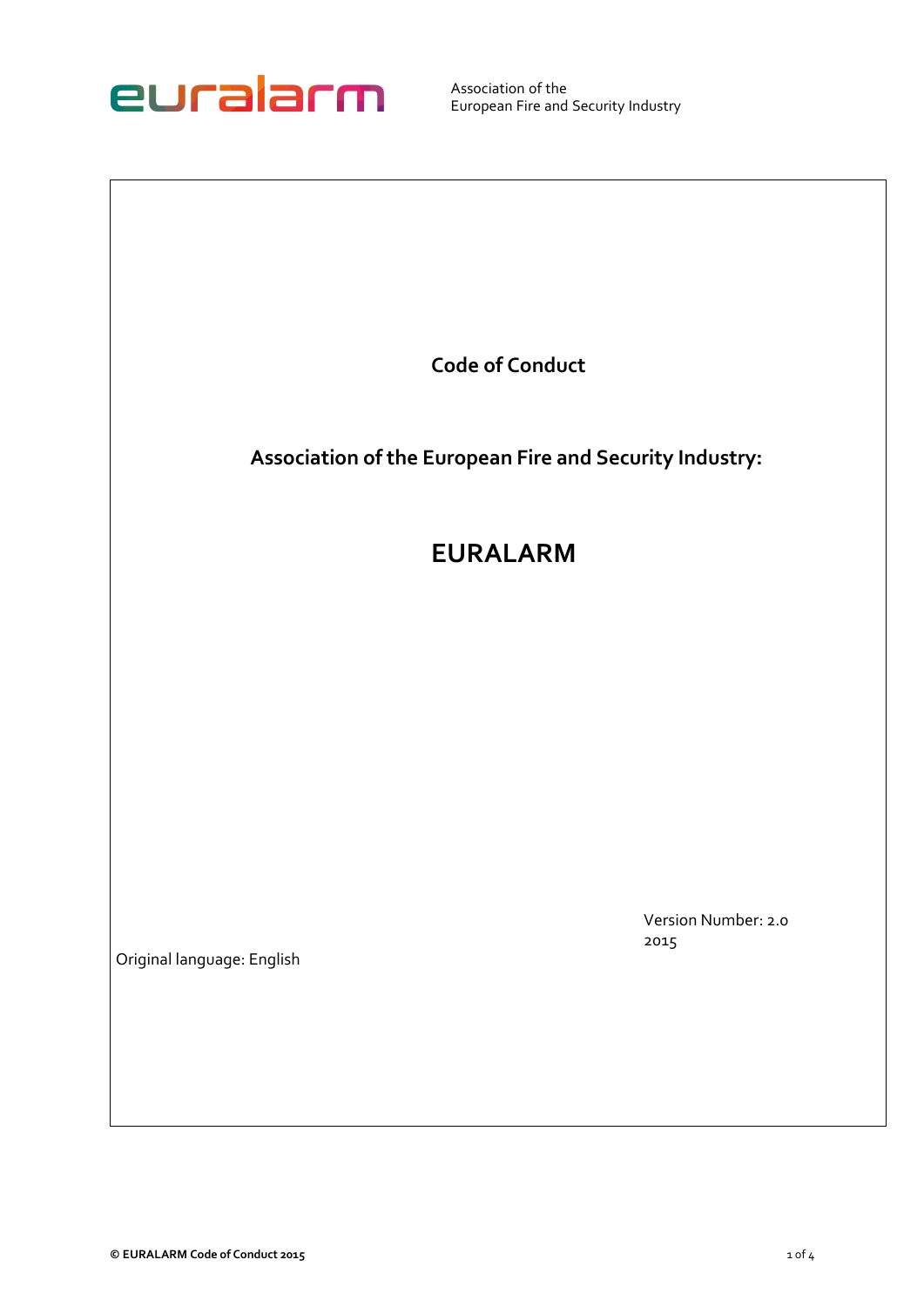

Association of the European Fire and Security Industry

### **EURALARM CODE OF CONDUCT**

EURALARM, the European Trade Association for the electronic Fire and Security Industry, states that EURALARM

- considers it mandatory that its activities are at all times carried out in accordance with the applicable law, especially the competition law (e.g. Art. 81 of the Treaty of Rome) but also laws on fraud and corruption,
- supports that business must be conducted in an atmosphere of free competition, i.e. on the basis of price, technology and quality,
- fully endorses legislation quoted above which intends to stimulate free competition in an open market,
- confirms this position by issuing a EURALARM Code of Conduct that is binding for all its members.

With this Code of Conduct EURALARM aims at creating trust in the integrity of the sector among all parties and institutions concerned. The EURALARM Code of Conduct provides clear and mandatory rules to its members, thus reducing the risk of improper conduct. The EURALARM Board will impose sanctions if it becomes aware of any violation of this Code of Conduct.

This EURALARM Code of Conduct is only valid for EURALARM internal affairs. As far as member companies/ associations codes of conduct are existing, they are in higher priority in respect to compliance rules to be followed by the individual members and persons."

#### **1. CONSULTATION AND DECISION MAKING WITHIN EURALARM**

The following rules shall at all times be respected for all dealings within EURALARM:

#### **1.1. PROCEDURES**

- Meetings of a body, committee, working group or other forms of cooperation within the Association will only take place after they have been convened in writing. The notice convening the meeting shall include an agenda for the meeting.
- Before starting any meeting, the chairman of the meeting, has to arrange that all participants confirm with their signature that they know this EURALARM Code of Conduct and that are aware of it.
- If during a meeting topics not listed on the agenda will be discussed, the chairman of the meeting must refuse to proceed to discuss the topic in question, or the attendees of this meeting are requested to leave the meeting.
- Minutes will be kept of each meeting and sent to all members invited to the meeting. The minutes will be made available to the Board of the Association for their information.
- During the meetings it may not be decided to discuss certain topics that are subject to the condition that they will not be recorded in the minutes. If such condition is stipulated the chairman of the meeting must refuse to proceed to discuss the topic in question.
- If market related topics are discussed during a meeting and if there are doubts about the freedom to discuss such matters in the light of competition law, the chairman shall suspend the discussion on that subject until the advice of an expert in the field of European competition law is obtained.
- If the chairman is not suspending the discussion of critical topics, the attendees of this meeting are requested to leave the meeting.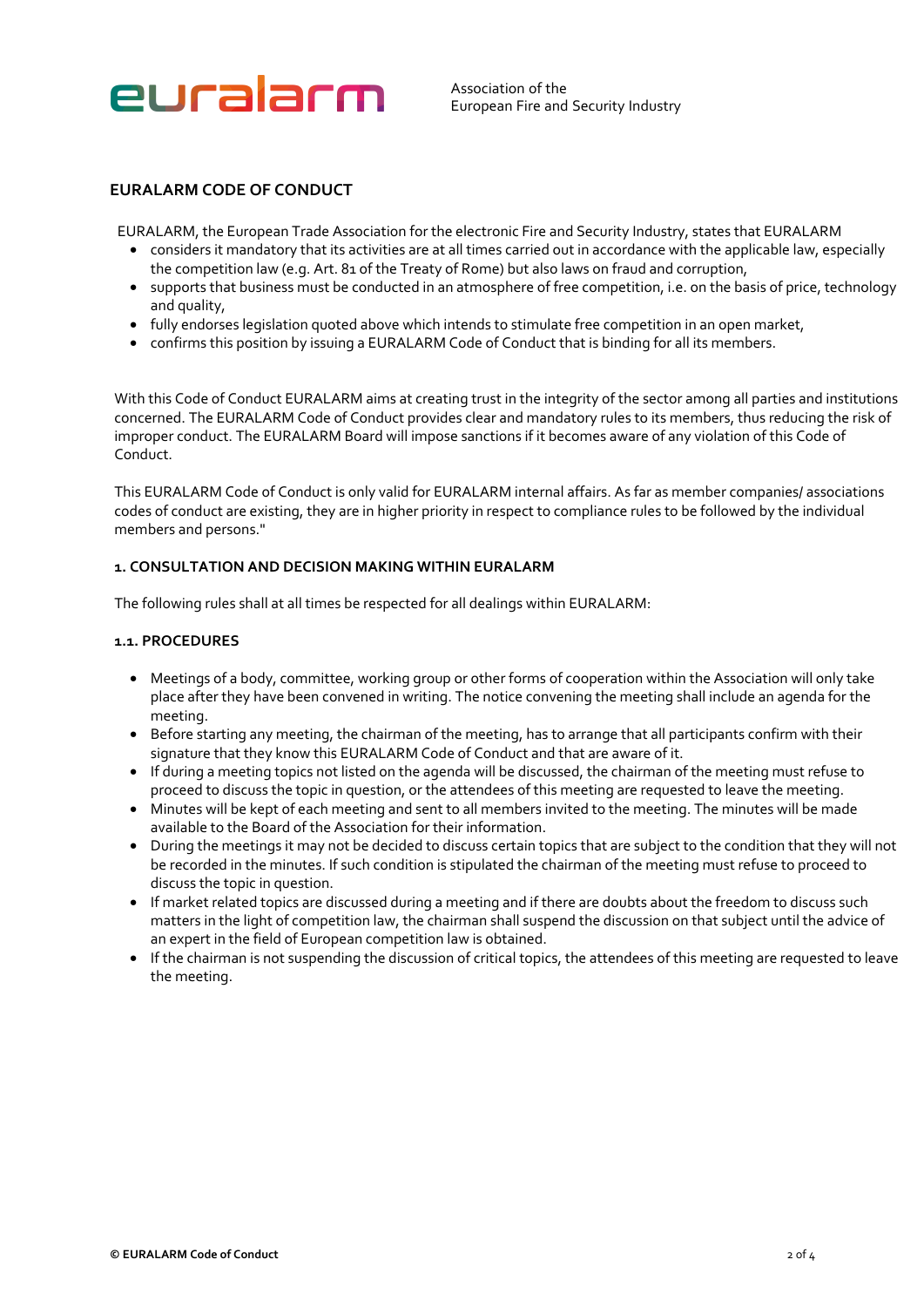# euralarm

Association of the European Fire and Security Industry

#### **1.2. PROHIBITED TOPICS**

Members agree to abide strictly to antitrust rules. In particular the following topics are definitely prohibited at all times within and on behalf of EURALARM:

- information or arrangements about prices, price components, rebates, pricing strategy and calculation, and intended change in prices,
- terms and conditions for supply and payment, relating to contracts with third parties,
- information about business strategies and future market conduct,
- detailed information about profits, profit margin, market shares, and intended investments, as far as this information is not publicly available,
- co-ordination of bidding towards third parties, regional or personal division of markets or sources, express or tacit agreement about boycotting certain companies or cutting-off the supply or purchase against a certain company.

#### **1.3. TOPICS THAT REQUIRE SPECIAL ATTENTION**

The following topics might, under certain circumstances, present a problem from a competition law point of view. This means that these topics must at all times be discussed, within the context of the trade organisation, in proper consultation with an expert in the field of competition law:

- Schemes for recognition/membership criteria. For as long as recognition or membership of the trade organisation does not play a decisive part for the potential customer when choosing a product or service, there are no objections to this from a competition law point of view. As soon as the customer does find this important, however, these schemes must satisfy competition law criteria.
- Through its General Management EURALARM may collect quantitative market data and quantitative commercial information about individual companies. It will keep the source data confidential at all times and only may make market related information available to its members in an aggregated manner. This restriction does not apply to information which is publicly available, e.g. through commercially available market studies. In case of doubt EURALARM shall consult with an expert in the field of competition law before publishing any such information.

#### **1.4. POSITION PAPERS AND PRESS RELEASES**

EURALARM ensures that no position paper or press release contains a wording that, intentionally or unintentionally, could suggest an arrangement, a uniform conduct or a recommendation by EURALARM or by member companies. Allowed wording includes:

- Reporting about the market situation and development from a EURALARM perspective,
- Presenting alternative solutions and positions to matters relevant for the fire and security industry,
- Advocating positions which aim at developing the fire and security market and/or benefit the entire fire and security industry.

Activities mentioned above shall be conducted in a way which does not prefer an individual member or a limited group of members..